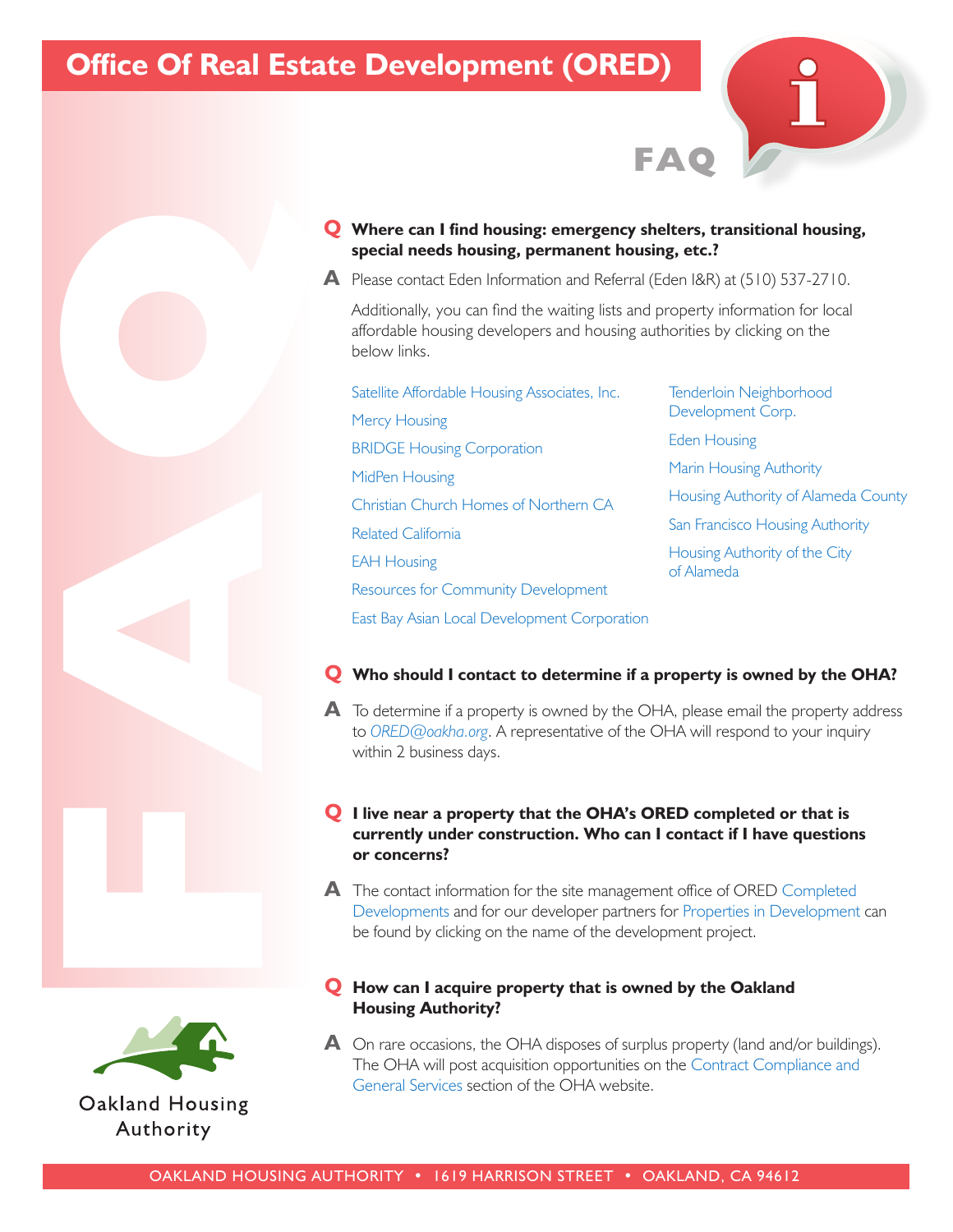# **Q I have property that the OHA may be interested in buying. Who should I send information to about an Oakland property that is for sale?**

**A** The OHA may be interested in acquiring property for sale if it is in Oakland and can accommodate 50 or more rental units, either through new construction or rehabilitation. If you have property for sale in Oakland that can accommodate 50 or more units, please email the property information to *ORED@oakha.org*.

## **Q I am a housing developer that is interested in partnering with ORED to develop or rehabilitate affordable housing in Oakland. Who should I contact?**

**A** As funding and property become available the OHA will post opportunities to partner on affordable housing development or rehabilitation on the [Contract Compliance and General Services](http://fuseideas.oakha.org/WorkingOHA/Pages/default.aspx) section of the OHA website.

# **Q How can I acquire an award of Project-based Section 8 Vouchers for the affordable housing development I am planning?**

**A** The Oakland Housing Authority (OHA) generally utilizes the City of Oakland's NOFA process as the first step in the competitive selection process required for awarding Section 8 Project-Based Vouchers (PBV).

OHA's general guidelines for allocating PBVs are:

- A minimum of 10-units in a project, up to a maximum 25% of the total number of units in the project.
- Only 1 to 4 -bedroom unit sizes are eligible to be awarded PBV assistance in this offering.
- Projects with 40 or more units may request up to ten (10) additional "exception units" above the 25% project cap.
- Projects that are less than 40 units in size may request "exception units" for the project to qualify, but must still comply with the 10-unit minimum project award. Qualifying "exception units" are designated units at the project that will be reserved for elderly, disabled, or households receiving supportive services.

 If selected for NOFA funding, the OHA Board of Commissioners must approve the project before a formal Project-Based Voucher award can be made and additional PBV assistance may not be requested prior to project completion. Awarded projects are subject to an environmental review under the National Environmental Policy Act (NEPA), a subsidy layering review, and must also meet accessibility requirements in accordance with the regulations implementing Section 504 of the Rehabilitation Act of 1973. Projects completing all applicable OHA and HUD reviews may then execute a Section 8 Project Based Voucher Housing Assistance Payment (HAP) contract with OHA for an initial 15-year contract term.

 Applicants should understand that the Fair Market Rents shown in the Income, Rent, *Utility Allowance and Owner-Occupied Housing Payment Limits* addendum are published by HUD annually based on which public housing agencies set their payment standards accordingly. The payment standards are the maximum contract rents for PBV program. OHA will conduct a rent comparability survey utilizing a state certified appraiser to determine the initial PBV contract rents for the project. PBV program initial rents will NOT be approved above the OHA Voucher *Payment Standard* for Section 8 assisted housing.

 The Oakland Housing Authority reserves the right to suspend, amend or modify the provisions of its PBV program, to reject proposals, to negotiate modifications of proposals, or to award less than the full amount of PBV funding requested.